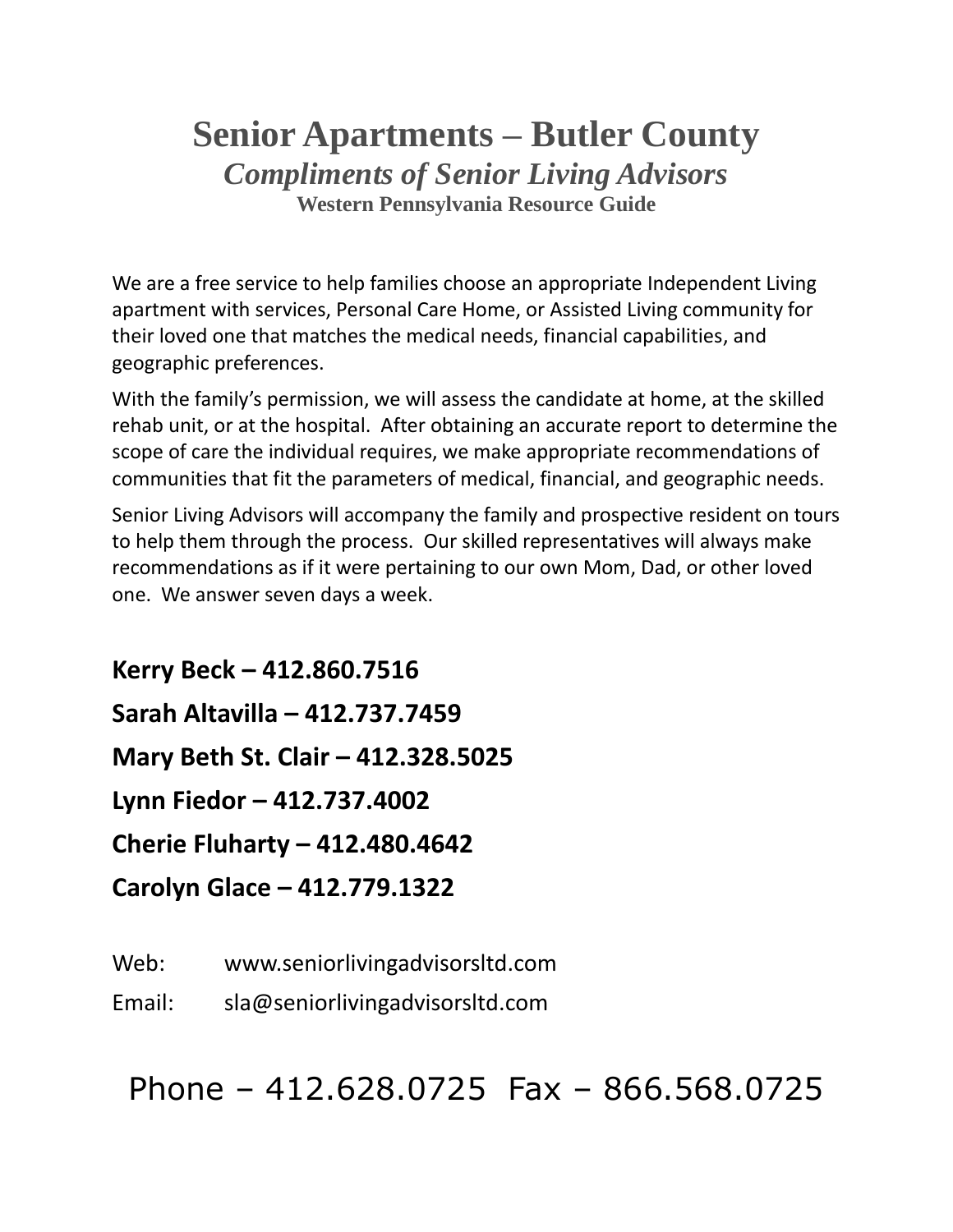# **Senior Apartments - Butler County**

Public housing is rental housing provided to income-eligible families, seniors, and persons with disabilities. Public housing comes in all sizes and types--from single-family houses to high-rise apartments for seniors. Residents in public housing may either pay 30-40% of the adjusted gross income for rent, or a flat fee based on the unit for which they qualify. The type of payment depends on the way the building is funded, so contact each building for information.

#### **Green Diamond Place**

379 Mellon Ave. Baden, PA 15005 724 869-2080

### **Butler Arbors**

200 Lincoln Avenue Butler, PA 16001 724 283-4904

# **Sprucewood Commons**

104 Spruce Dr. Slippery Rock, PA 16057 724 794-4484

### **Park Manor Apartment**

400 Park Manor Butler, PA 16001 724 282-7579

### **Sunbury Fields**

100 Sunbury Fields Ln. Slippery Rock, PA 16057 724 285-1222

### **Terrace Apartments 50+**

111 South Cliff Street Butler PA 16001 Contact : The Housing Authority of the County of Butler 114 Woody Drive Butler PA 16001 724 287-6797 or 1-800- 433-6327

# **Cliffside Apartments 50+**

325 South McKean Street Butler PA 16001 Contact : The Housing Authority of the County of Butler 114 Woody Drive Butler PA 16001 724 287-6797 or 1-800- 433-6327

# **Presidents Square Apartments 50+**

200 Jefferson Street Evans City PA 16033 Contact : The Housing Authority of the County of Butler 114 Woody Drive Butler PA 16001 724 287-6797 or 1-800- 433-6327

# **Maple Court Apartments 50+**

214 South High Street Zelienople PA 16063 Contact : The Housing Authority of the County of Butler 114 Woody Drive Butler PA 16001 724 287-6797 or 1-800- 433-6327

### **Graystone Manor 50+**

204 East Water Street Slippery Rock PA 16057 Contact : The Housing Authority of the County of Butler 114 Woody Drive Butler PA 16001 724 287-6797 or 1-800- 433-6327

# **Historic Lafayette Apartments 55+**

302 South Main Street Butler PA 16001 Contact : The Housing Authority of the County of Butler 114 Woody Drive Butler PA 16001 724 287-6797 or 1-800- 433-6327

# **Chicora Commons Apartments 55+**

118 Kittaning Street Chicora PA 16025 Contact : The Housing Authority of the County of Butler 114 Woody Drive Butler PA 16001 724 287-6797 or 1-800- 433-6327